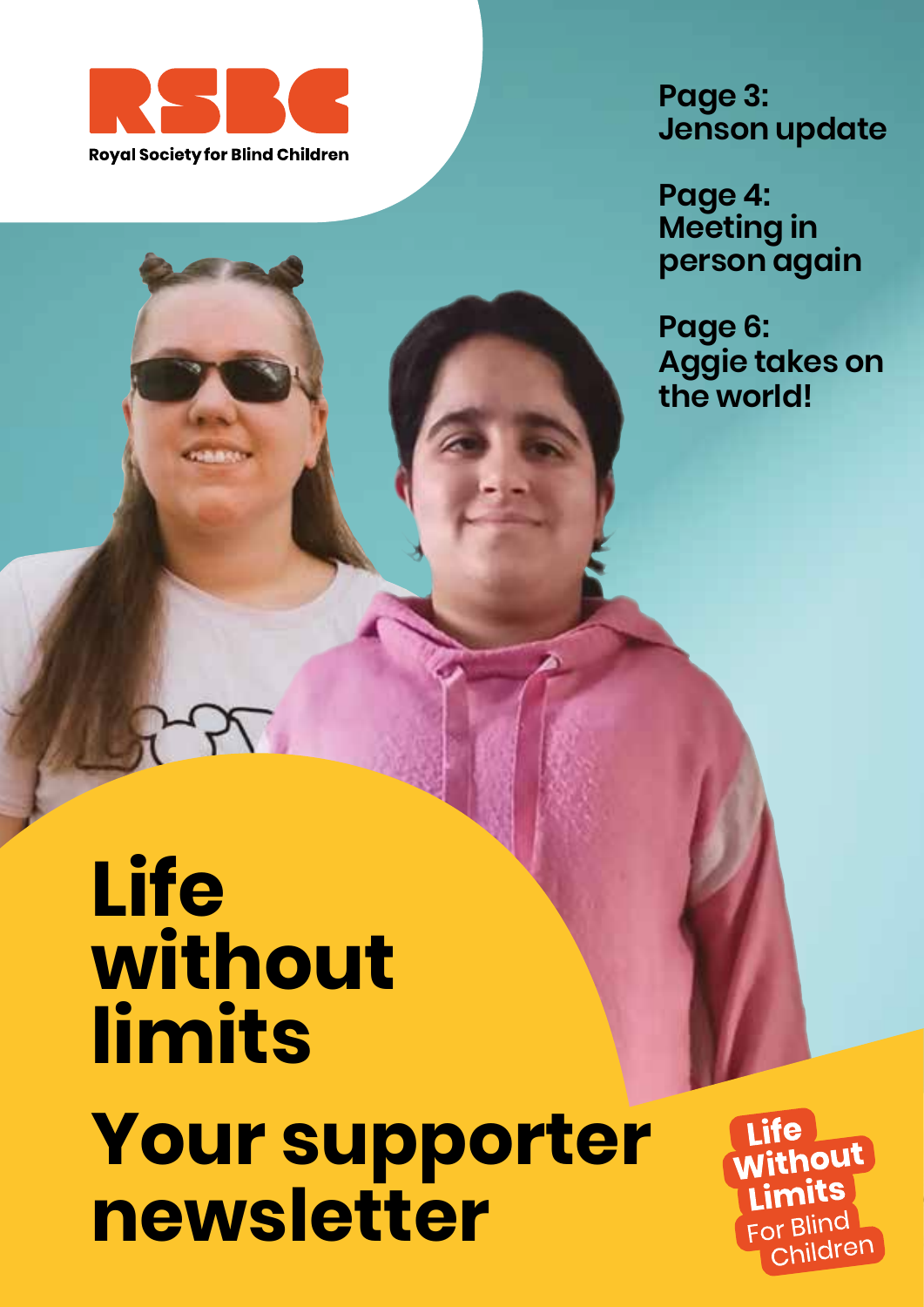

### **Welcome**

Hello! Welcome to your spring edition of our supporter newsletter **Life without limits**. What better time to take a fresh look at the incredible impact your support is having on the lives of blind and partially sighted children?

Check in with budding actor Jenson who has lots of new shoots popping up in the form of a BBC series and a book he's helping his parents to write (**page three**). Eva and Emma forged a blossoming

friendship on online group sessions during lockdown and now they're friends in person on **page four**! And on **page six**, Bryony tells us how support from an RSBC Family Practitioner has helped her daughter Aggie's coping skills to bloom.

Spring sometimes calls for fresh approaches and we've found the perfect mix is working with people in person (sometimes at our fab new centre), as well as via online sessions. That way we can reach even more blind children and their families.

Thank you so much for giving blind and partially sighted children the chance to spring forward into exciting, fulfilling lives! We couldn't support them without you!

**Alan, Supporter Care**

#### **Recycle your stamps to support blind children**

We got together with Recycling for Good Causes so that every used stamp you send us can be recycled to raise more funds! Please send all your used stamps to:

Royal Society for Blind Children PO Box 16992 Sutton Coldfield B73 9YA



### **Jenson the sequel!**

**You'll remember Jenson the superstar actor from our autumn issue? Well our very own nine-year-old celebrity has lots to update us on! We spoke to mum Romanii and dad Jamie…**

Romanii tells us Jenson has joined a marching drumming group, which he goes to every week to learn songs and routines. They have performances booked at Easter, and it's really boosting his confidence.

Jenson also filmed the latest Halifax Building Society advert back in November and will appear as an extra in two episodes of an upcoming BBC TV show, Everything I Know About Love.

He's also busy working on a very special project with his mum and dad – a book about a vision impaired child overcoming his daily struggles. Jenson's input is crucial – what he can see and what he struggles with. He's also helping with things like the size of the text, spacing and the illustrations.

Jamie says, "We hope to make it into a series, aimed at educating parents of vision impaired children." Much of the content is based on real-life situations – for example the main character has the Snellen test, finds out why the doctor checks behind your eyes and picks his glasses. At school, the other football players wear brightly coloured bibs so he can see them, which happens at Jenson's school too.

#### **Romanii adds, "It's a story to give other children hope."**

#### **We look forward to reading it!**



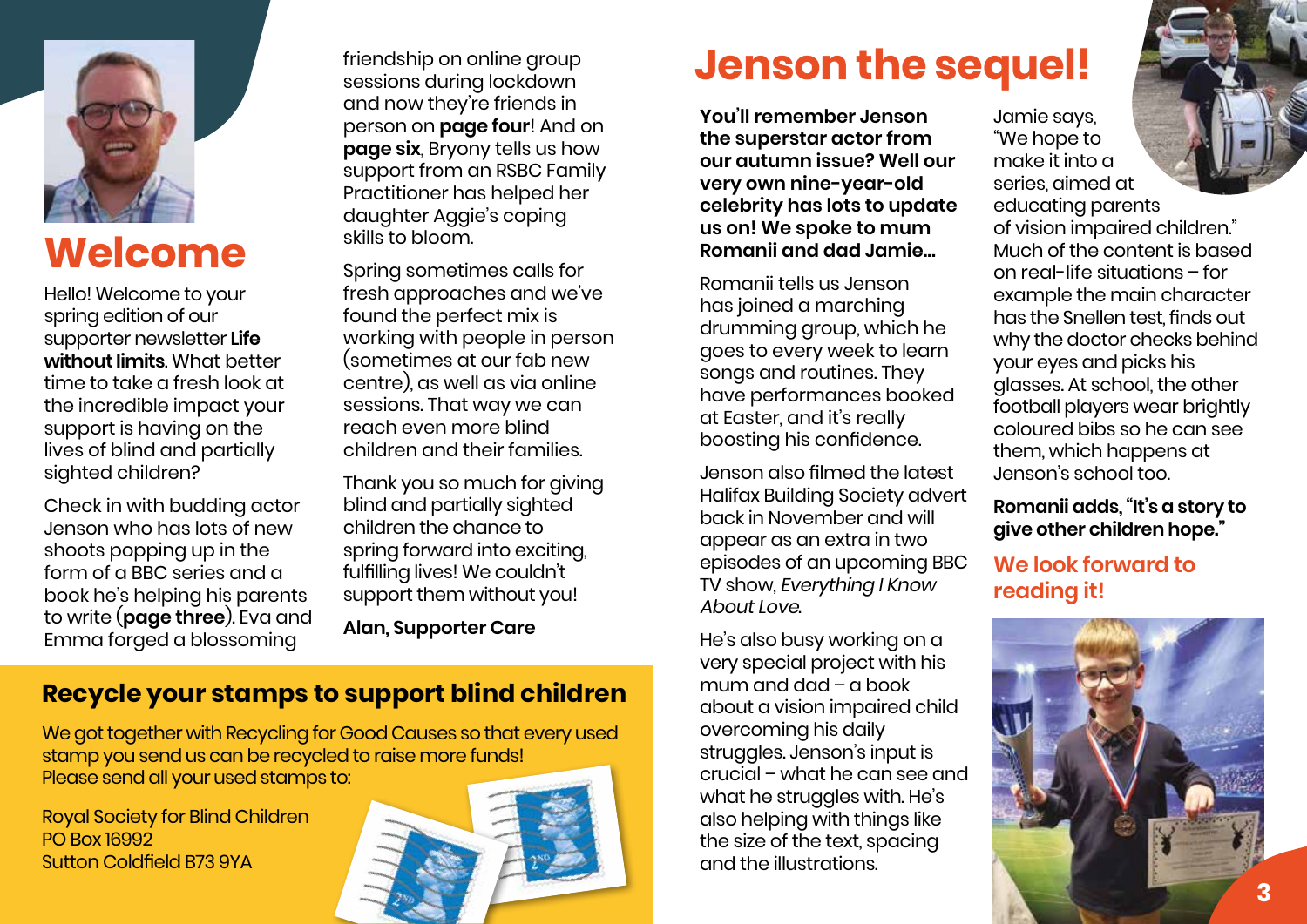## **"It's brilliant being together again."** Of course, when the course when the time was right, last y

**Emma and Eva met and bonded through our online Sisterhood sessions during the lockdowns. But the best bit was when they could finally bring their friendship into the real world and meet regularly in person.**

Emma, 15, and Eva, 14, both struggled with loneliness and isolation at the start of the restrictions. But, thanks to support like yours, the girls had plenty of RSBC online sessions to choose from to stay connected over the period.

LERVIT

Emma says, "Being involved in Sisterhood made me feel less isolated through lockdown.

This included their favourite, **Sisterhood – a support and mentoring group for girls and young women** aged 11 to 25. Sisterhood meant Emma and Eva could maintain that sense of community with other young people in the same situation.

The girls also benefitted from seeing what the older girls in the Sisterhood group have achieved, whether going to college or getting a job. Emma and Eva's mums report that both girls have grown in confidence.

time was right, last year, the Sisterhood group moved into a face-to-face setting – in the form of a pampering haircare session with a professional stylist. Now, that was definitely something they couldn't do on Zoom!

Emma and Eva say they were both over the moon to meet each other in person, as **they'd built up a close friendship over the months online**. They were also





delighted to meet the others face to face for the first time.

#### Eva says, "These girls practically got me through the lockdowns."

Now of course, at RSBC, we're providing support online and in person, offering a mix of approaches to connect blind and partially sighted children and young people to the world around them.

Eva adds, "Without RSBC, life would be a lot lonelier, that's for sure."

**You're the reason vision impaired children and young people like Emma and Eva can build friendships and support each other. The girls think you're awesome – and we do too. Thank you!** 5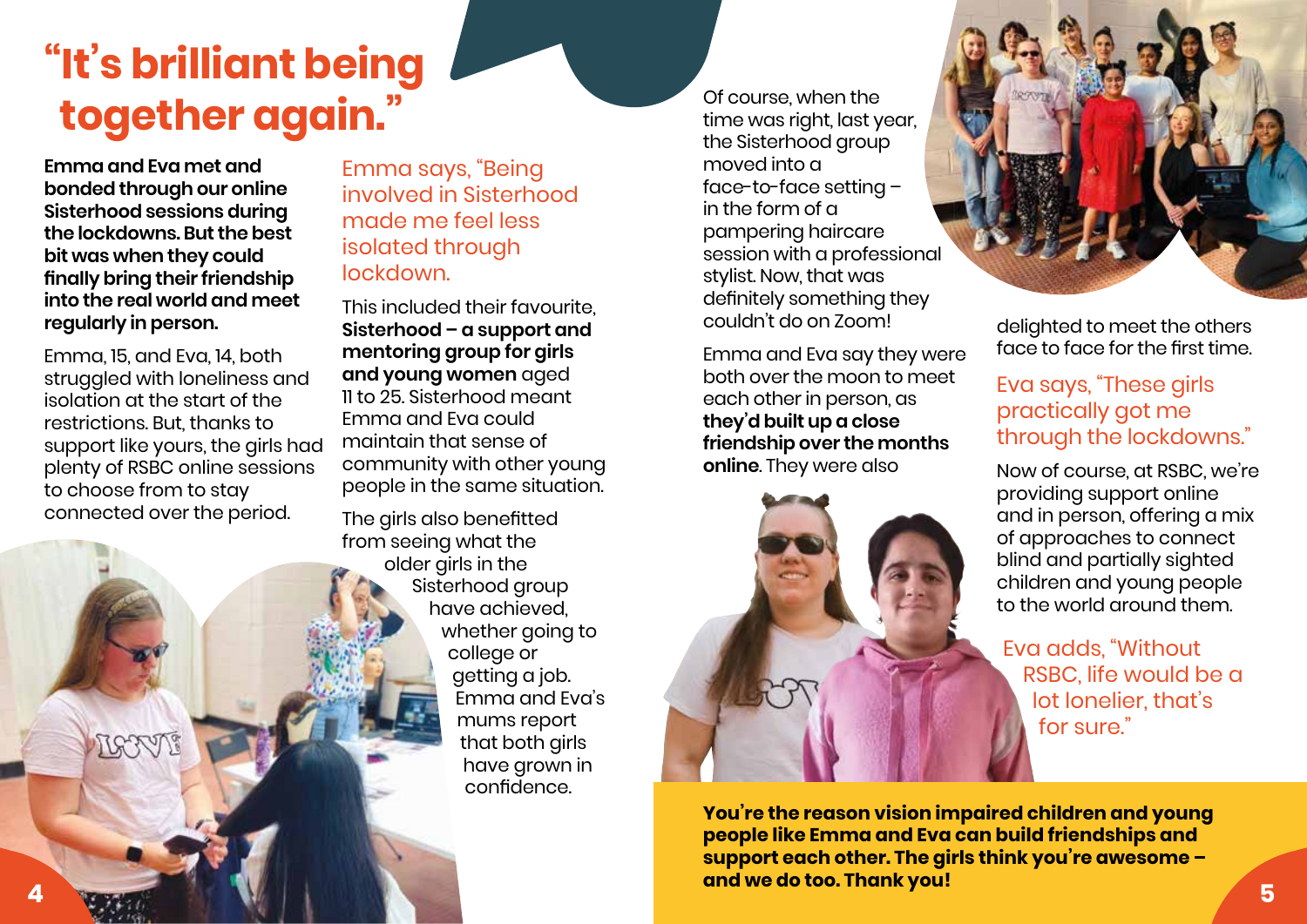# **Amazing Aggie**

**Aggie was just seven when she was registered partially sighted. Her mum Bryony tells us about the family's experience.**

Bryony says, "Aggie started reading smaller-print books at school and we noticed she was pulling them really close to her nose." When the consultant said they'd found symmetrical scarring on Aggie's eyes and diagnosed Stargardt disease, Bryony was stunned.



"Aggie had developed so many coping strategies we just didn't realise," Bryony says. "And it was her normal – she didn't know she saw things differently to others."

It was then the eye clinic put the family in touch with RSBC. Aggie, and also her sister Emily, were struggling to come to terms with the diagnosis.

**"Emily was older with more foresight," Bryony explains. "She worried Aggie was never going to be able to drive or wouldn't see a baby of her own. The RSBC Family Practitioner was brilliant with both girls in helping them come to terms with Aggie's diagnosis."**

The Family Practitioner did a lot of work with Aggie at the start, then stepped away. But when Aggie went through a difficult patch and wasn't sleeping, the Family Practitioner came back. They did a few more sessions and worked through the issues.

Bryony says, "Aggie feels comfortable speaking to her, so it's given her confidence and

somebody to talk to about stuff she wouldn't know how to verbalise to a parent. Aggie gets on with things in a way that's really inspiring but, if she has a down day, she can use the coping strategies the Family Practitioner's given her. And it's reassuring to know she's there in the background should we need her."

Aggie has also taken advantage of other RSBC activities, especially during the lockdowns. She wrote poems, sang on a video of 'Stand By Me' and joined the homework club which offered her the chance to solve maths problems in breakout rooms on video calls.

Despite her passion for maths, Aggie says she'd like to be a restaurant reviewer – but with a twist! She wants to say **"I can't see that menu, I tripped over that step and how do I know where the toilet is?"**



Aggie's already a keen vlogger with her own YouTube channel featuring videos on outdoor sports and using a white cane at pedestrian crossings. She's also reviewed the Optelec magnifier after the CEO saw one of her videos on YouTube.

The family couldn't be more grateful for your support. **Bryony says, "Aggie's got to try and find her way in this world without seeing her way. Having support from the Family Practitioner, and being able to network with other kids who are the same as her, is invaluable."**

**Your fantastic support is the reason children like Aggie can thrive. Thank you!**